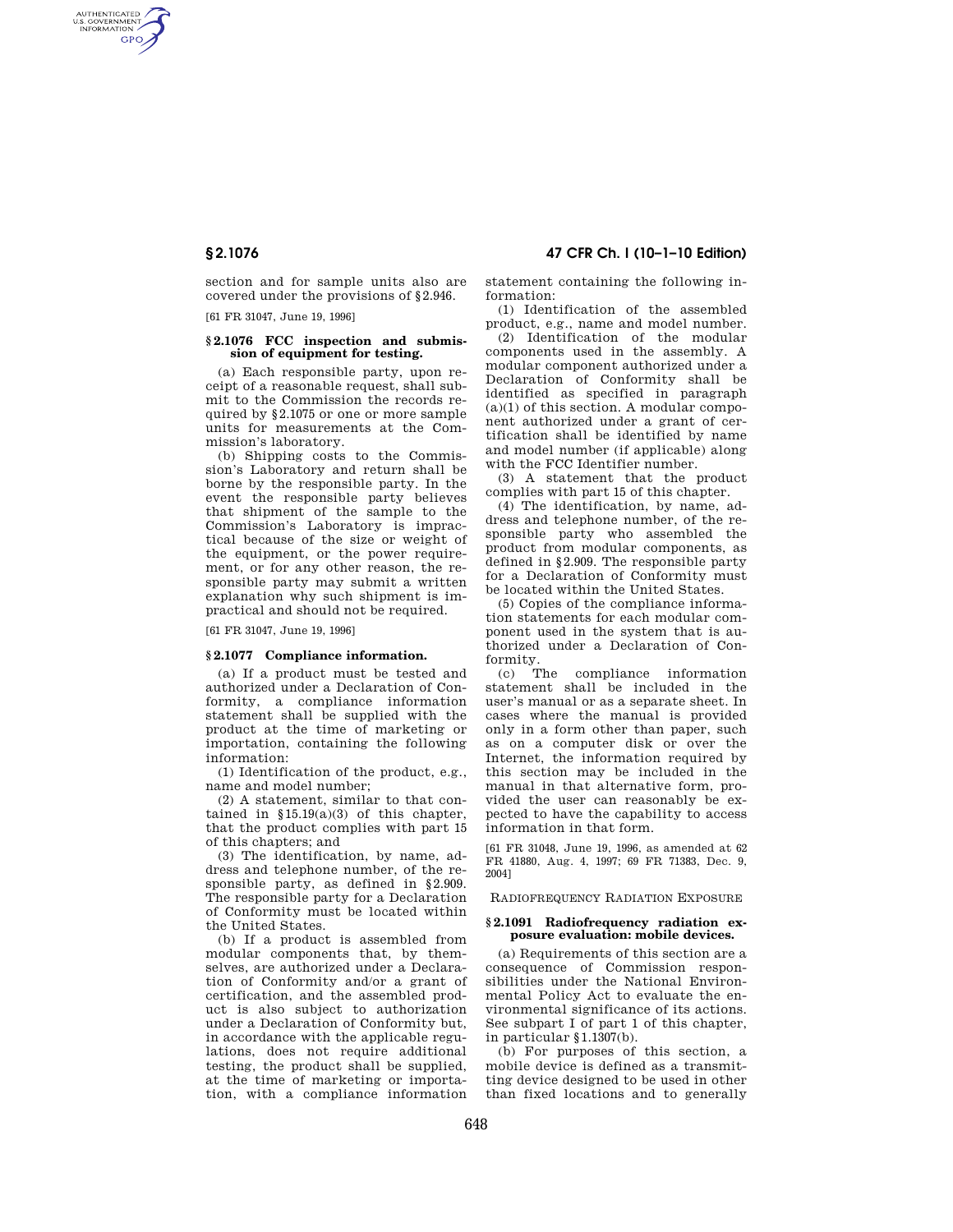# **Federal Communications Commission § 2.1091**

be used in such a way that a separation distance of at least 20 centimeters is normally maintained between the transmitter's radiating structure(s) and the body of the user or nearby persons. In this context, the term ''fixed location'' means that the device is physically secured at one location and is not able to be easily moved to another location. Transmitting devices designed to be used by consumers or workers that can be easily re-located, such as wireless devices associated with a personal computer, are considered to be mobile devices if they meet the 20 centimeter separation requirement.

(c) Mobile devices that operate in the Cellular Radiotelephone Service, the Personal Communications Services, the Satellite Communications Services, the General Wireless Communications Service, the Wireless Communications Service, the Maritime Services and the Specialized Mobile Radio Service authorized under subpart H of part 22 of this chapter, parts 24, 25, 26 and 27 of this chapter, part 80 of this chapter (ship earth stations devices only) and part 90 of this chapter are subject to routine environmental evaluation for RF exposure prior to equipment authorization or use if they operate at frequencies of 1.5 GHz or below and their effective radiated power (ERP) is 1.5 watts or more, or if they operate at frequencies above 1.5 GHz and their ERP is 3 watts or more. Unlicensed personal communications service devices, unlicensed millimeter wave devices and unlicensed NII devices authorized under §§15.253, 15.255, and 15.257, and subparts D and E of part 15 of this chapter are also subject to routine environmental evaluation for RF exposure prior to equipment authorization or use if their ERP is 3 watts or more or if they meet the definition of a portable device as specified in §2.1093(b) requiring evaluation under the provisions of that section. All other mobile and unlicensed transmitting devices are categorically excluded from routine environmental evaluation for RF exposure prior to equipment authorization or use, except as specified in  $$81.1307(c)$  and  $1.1307(d)$  of this chapter. Applications for equipment authorization of mobile and unlicensed transmitting devices subject to routine environmental evaluation must contain a statement confirming compliance with the limits specified in paragraph (d) of this section as part of their application. Technical information showing the basis for this statement must be submitted to the Commission upon request.

(d) The limits to be used for evaluation are specified in §1.1310 of this chapter. All unlicensed personal communications service (PCS) devices and unlicensed NII devices shall be subject to the limits for general population/uncontrolled exposure.

(1) For purposes of analyzing mobile transmitting devices under the occupational/controlled criteria specified in §1.1310 of this chapter, time-averaging provisions of the guidelines may be used in conjunction with typical maximum duty factors to determine maximum likely exposure levels.

(2) Time-averaging provisions may not be used in determining typical exposure levels for devices intended for use by consumers in general population/uncontrolled environments as defined in §1.1310 of this chapter. However, ''source-based'' time-averaging based on an inherent property or dutycycle of a device is allowed. An example of this is the determination of exposure from a device that uses digital technology such as a time-division multiple-access (TDMA) scheme for transmission of a signal. In general, maximum average power levels must be used to determine compliance.

(3) If appropriate, compliance with exposure guidelines for devices in this section can be accomplished by the use of warning labels and by providing users with information concerning minimum separation distances from transmitting structures and proper installation of antennas.

(4) In some cases, e.g., modular or desktop transmitters, the potential conditions of use of a device may not allow easy classification of that device as either mobile or portable (also see §2.1093). In such cases, applicants are responsible for determining minimum distances for compliance for the intended use and installation of the device based on evaluation of either specific absorption rate (SAR), field